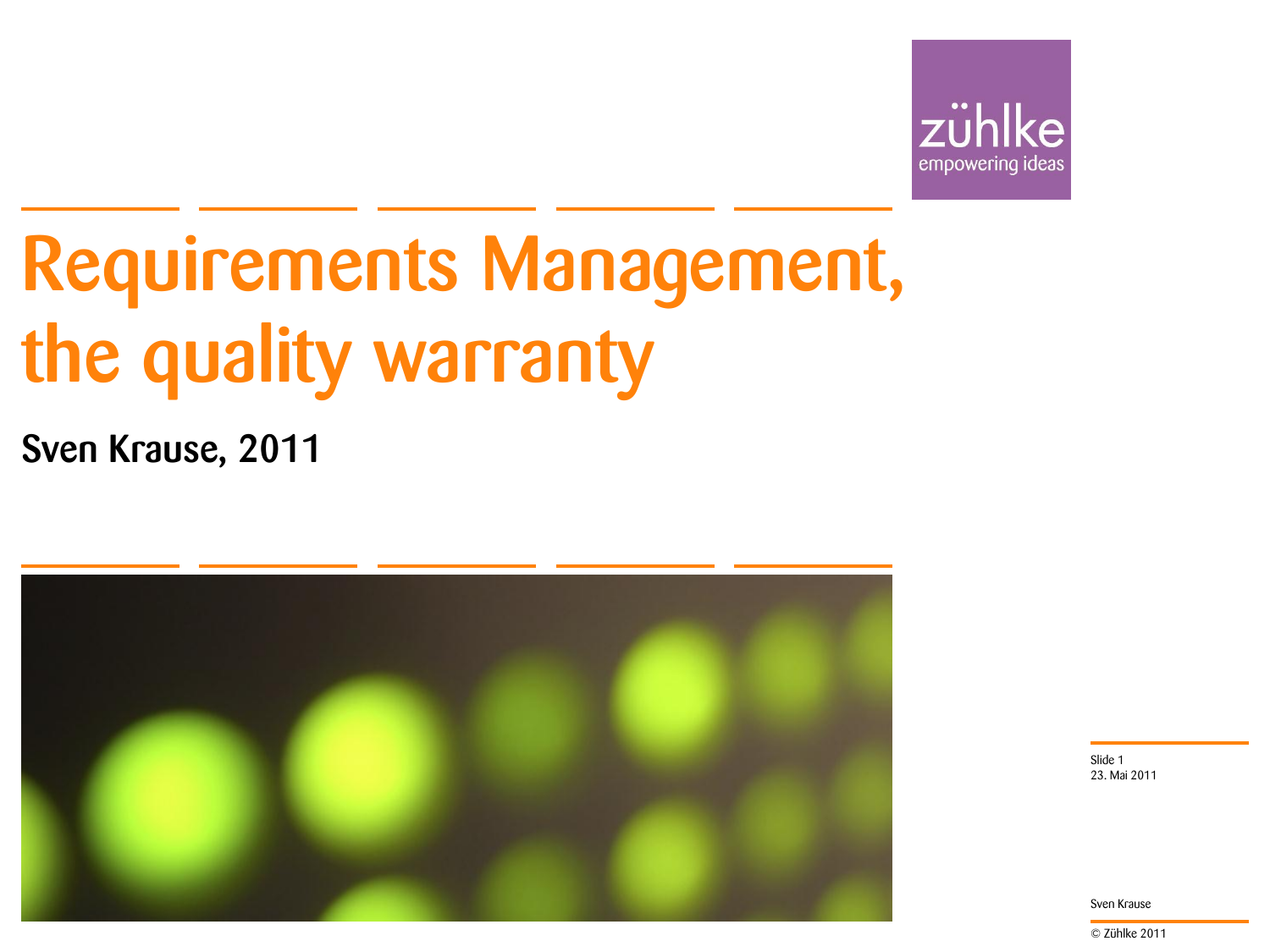#### Intro

empowering ideas

#### Sven Krause



Consultant & **Coaching** 



[sven.krause@zuehlke.com](mailto:sven.krause@zuehlke.com) Senior Business Consultant Zuehlke Management Consultants AG

#### Zühlke

Zühlke is an independent technology and consultancy company providing bespoke software solutions, product innovation and management consulting. We advise, develop and integrate to efficiently deliver solutions of the highest quality. Over the past 40 years we have built an enviable track record and are now an internationally renowned solution provider with teams in Austria, Germany, Switzerland and United Kingdom.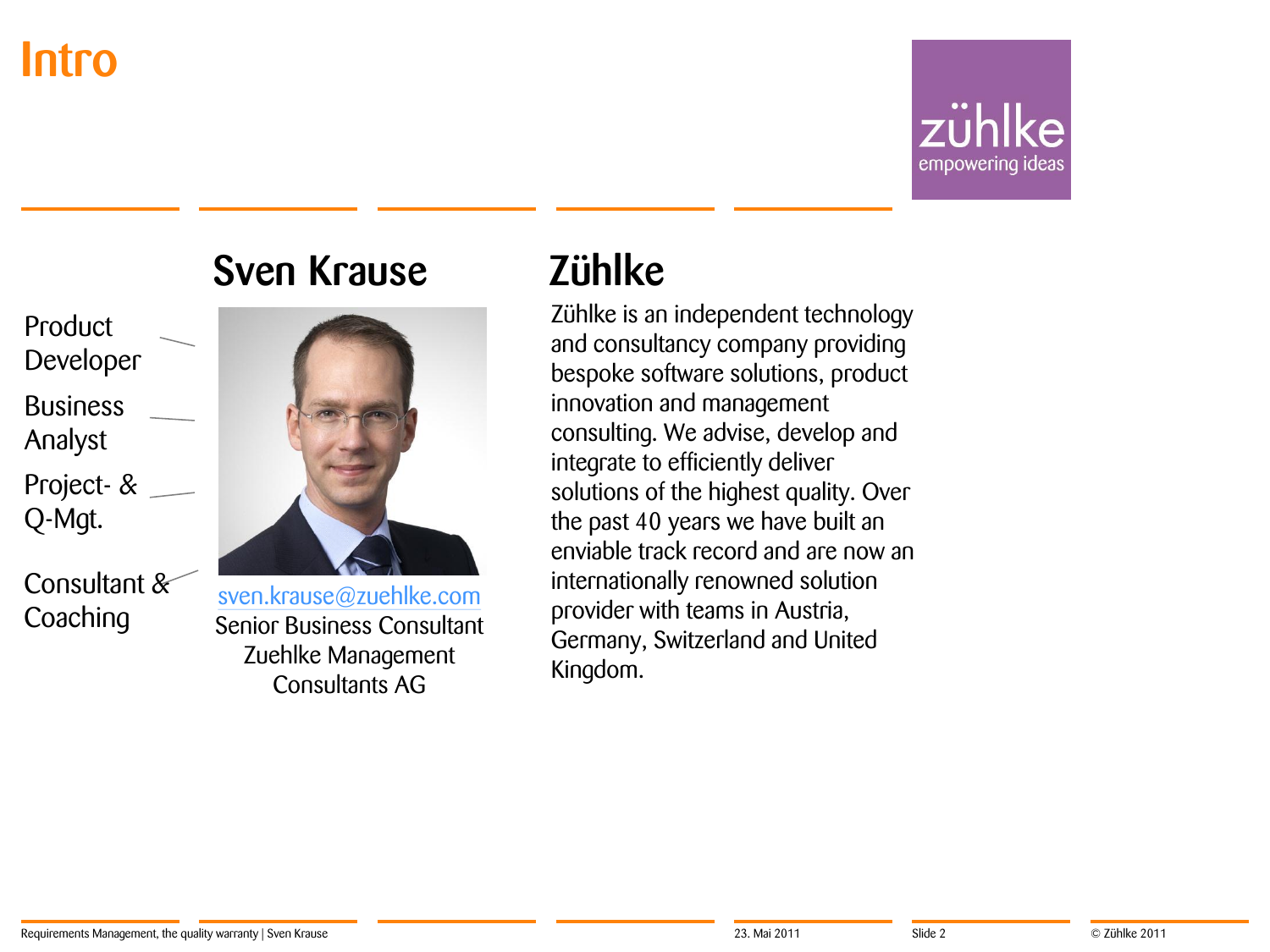### **Storyline**



- Introduction, overview and fundamentals
- Eliciting requirements
- **Documenting requirements**
- Checking and reconciling requirements
- Managing requirements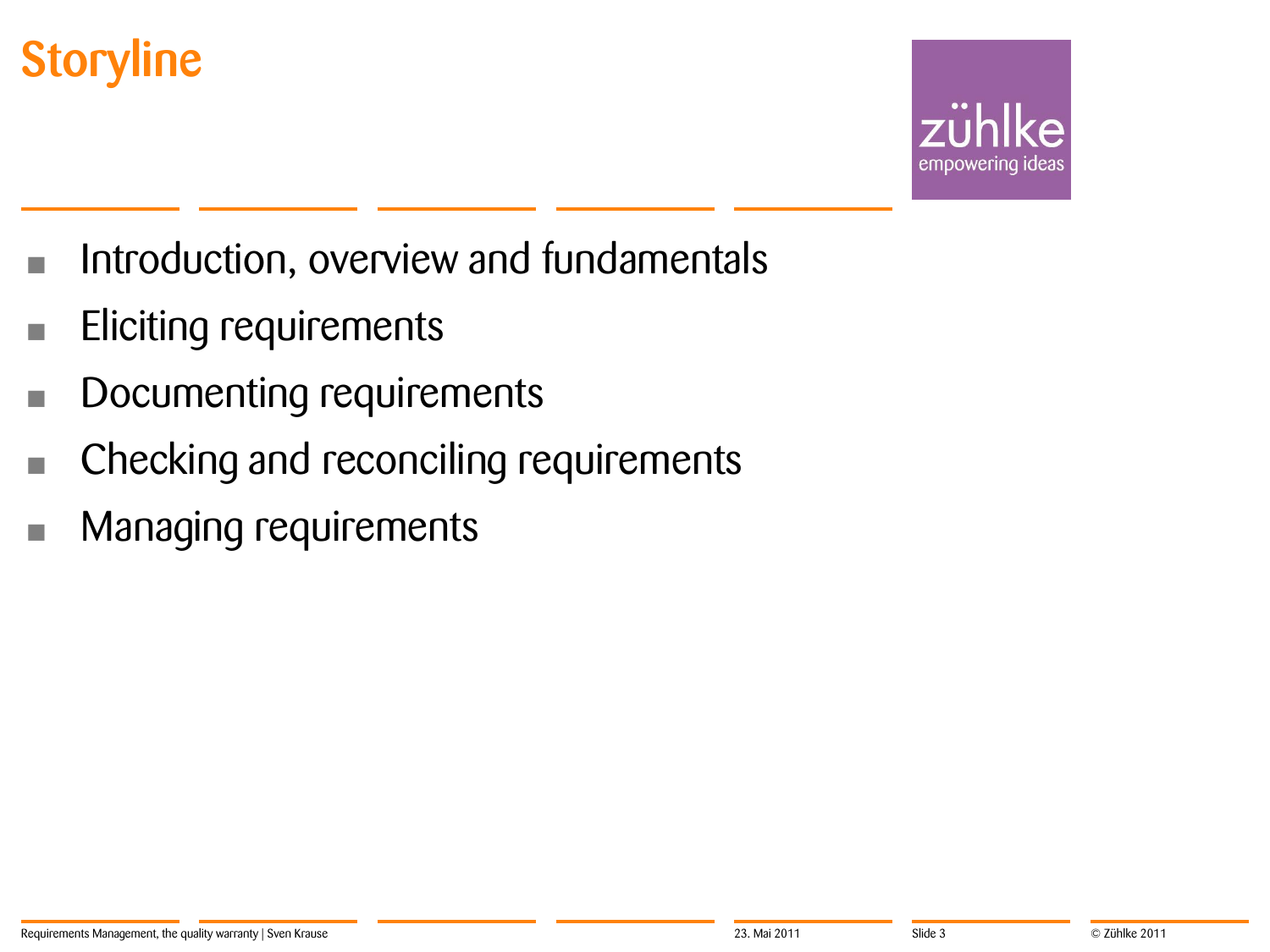### What's the goal



#### Benefit instead of reactive power!

"An achievement reaches a use then only if it satisfies a need. Each part of an achievement, which parts of needs passes, is only partly useful "

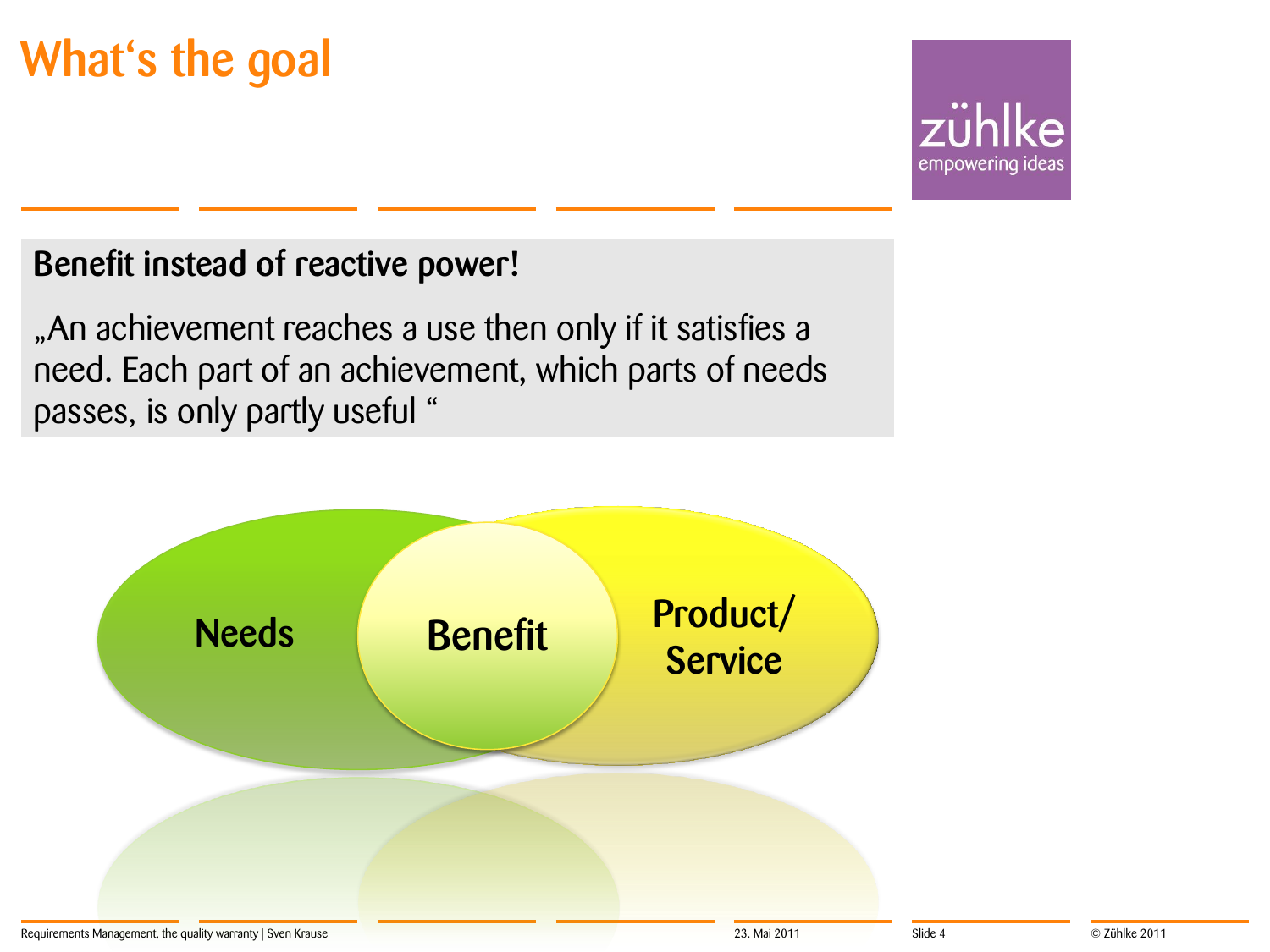#### **Context**

#### zühlke empowering ideas

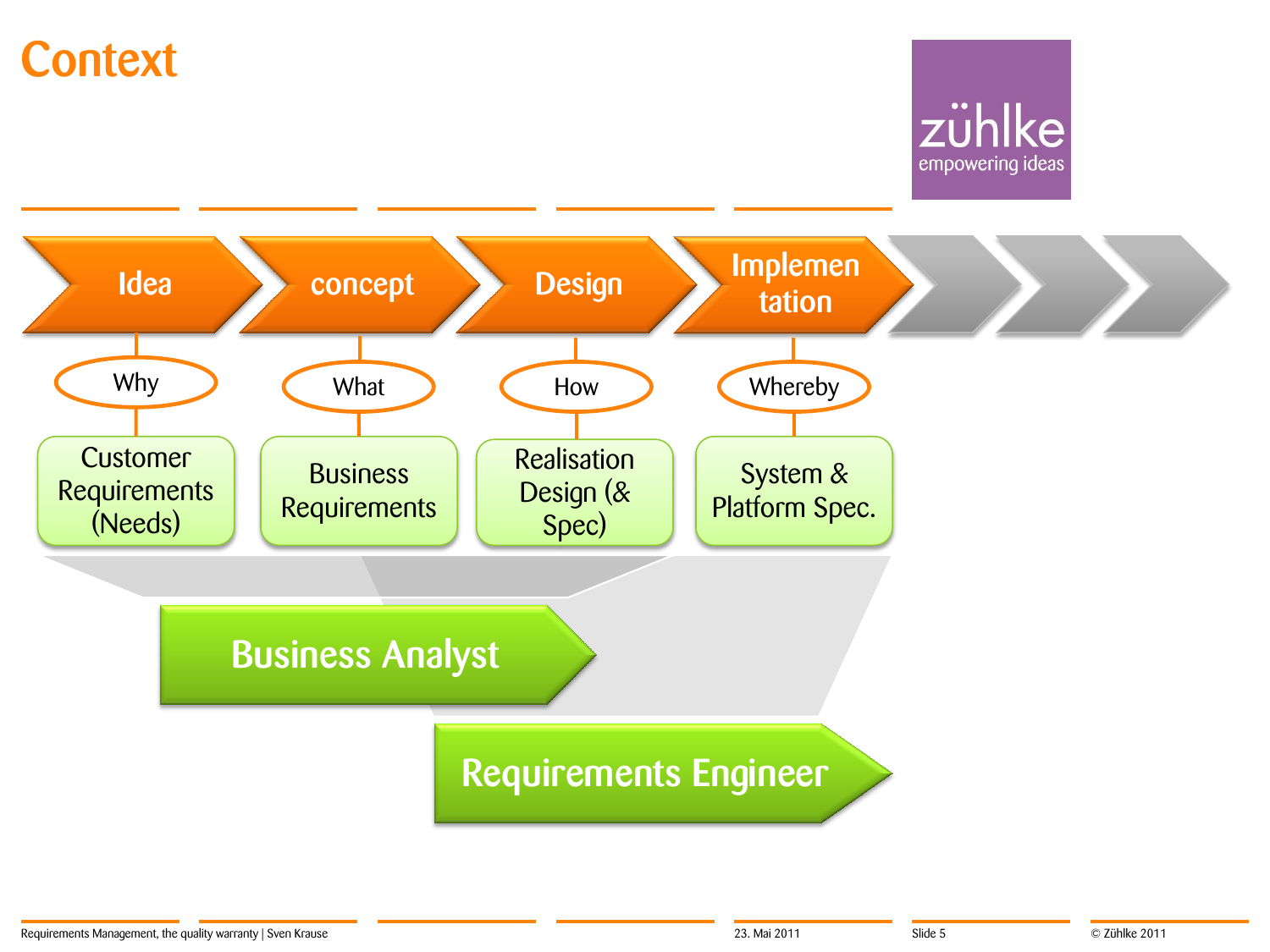### Definition of Requirements Engineering



Requirements Engineering is a cooperative, iterative, incremental process, the goals of which are to make sure that

- all relevant requirements are known and understood to a level of detail that is necessary
- 2. the involved stakeholders achieve an satisfactory level of agreement about the known requirements
- 3. all requirements are document according to documentation guidelines or specified according to specification guidelines.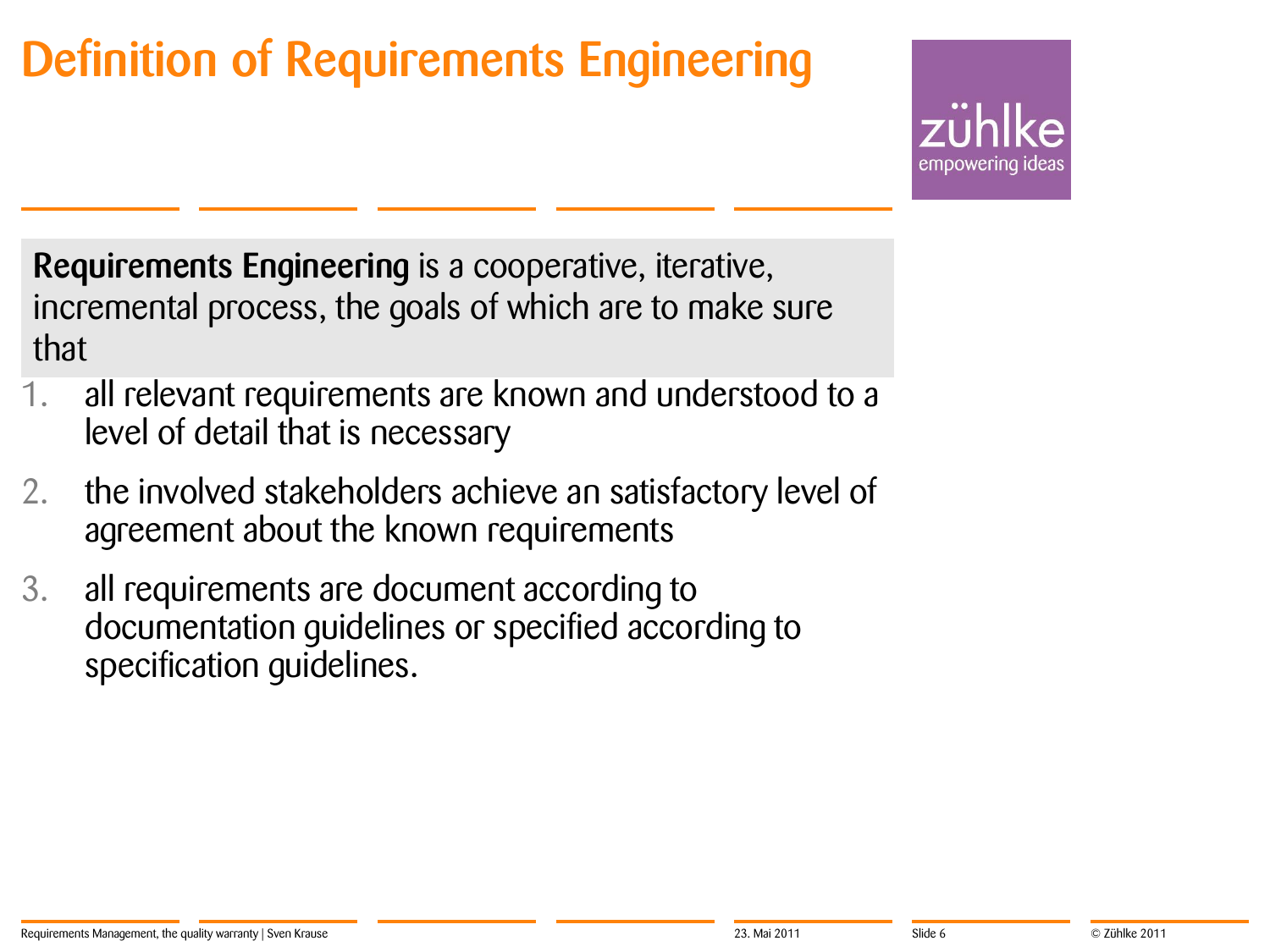### Definition of requirements

empowering

According to IEEE a requirement is

- 1. A condition or capability needed by a user to solve a problem or achieve an objective
- 2. A condition or capability that must be met or possessed by a system or system component to satisfy a contract, standard, specification, or other formally imposed document
- 3. A documented representation of a condition or capability as in (1) or (2)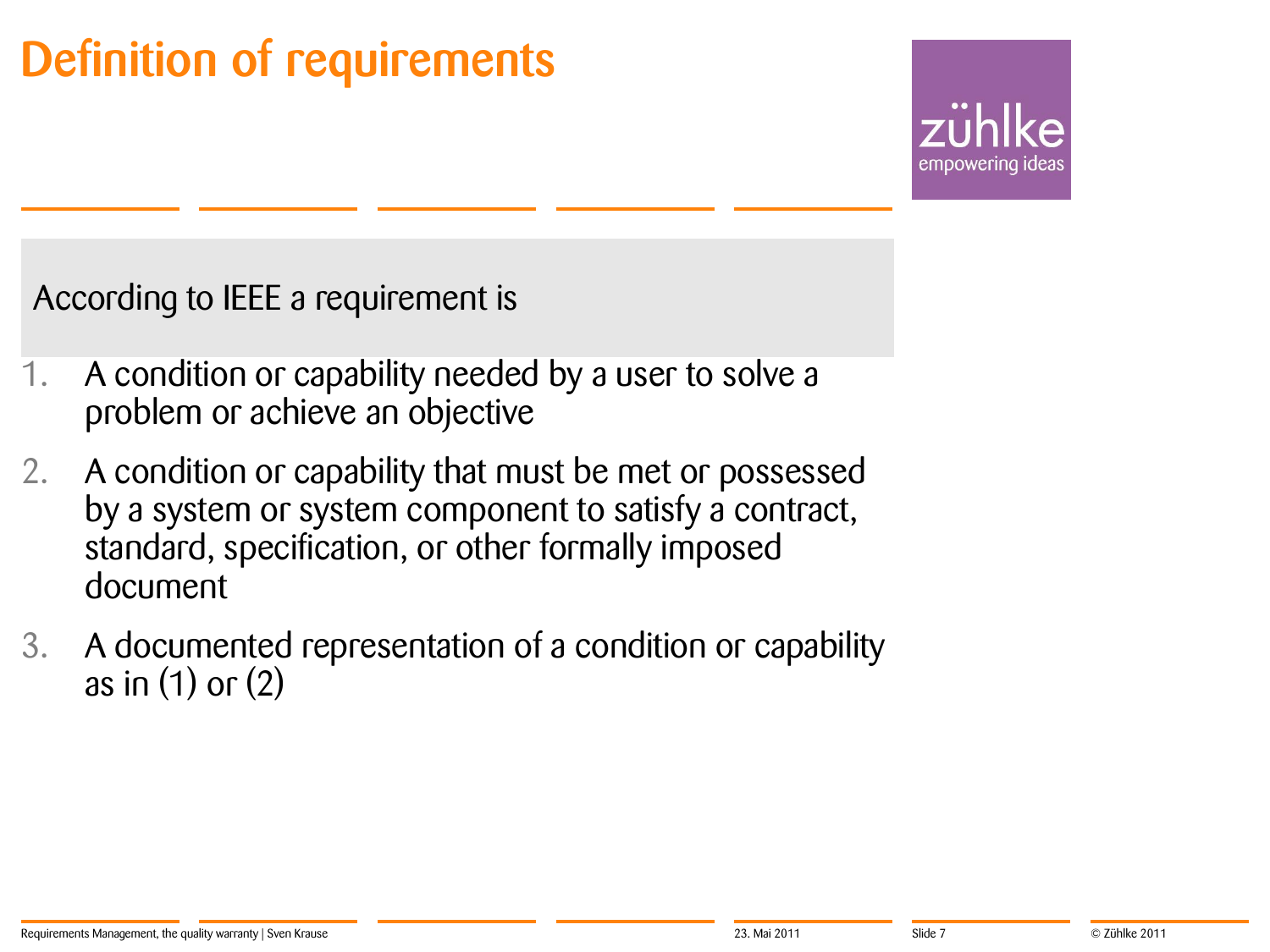## The 3 kinds of requirements



#### Functional requirement

A functional requirement defines a function that has to be offered by the system to be created or one of its components.

#### Quality requirement

A quality requirement defines a qualitative property that the system to be created or one of its functions has to offer.

#### **Constrains**

A constraint is an organizational or technical requirement that restricts degrees of freedom for designing and implementing the system to be created.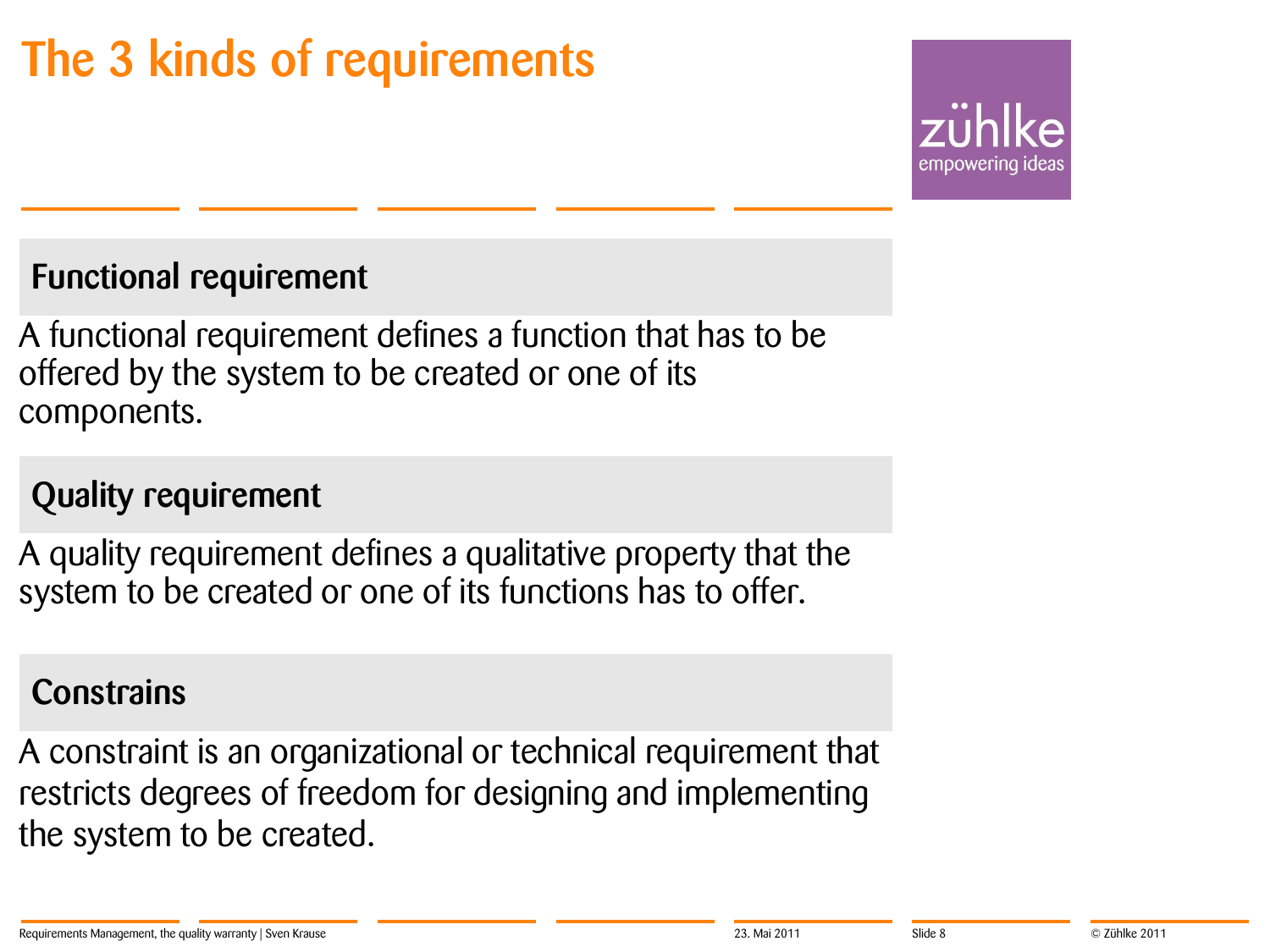### Sources of requirements



empowering ideas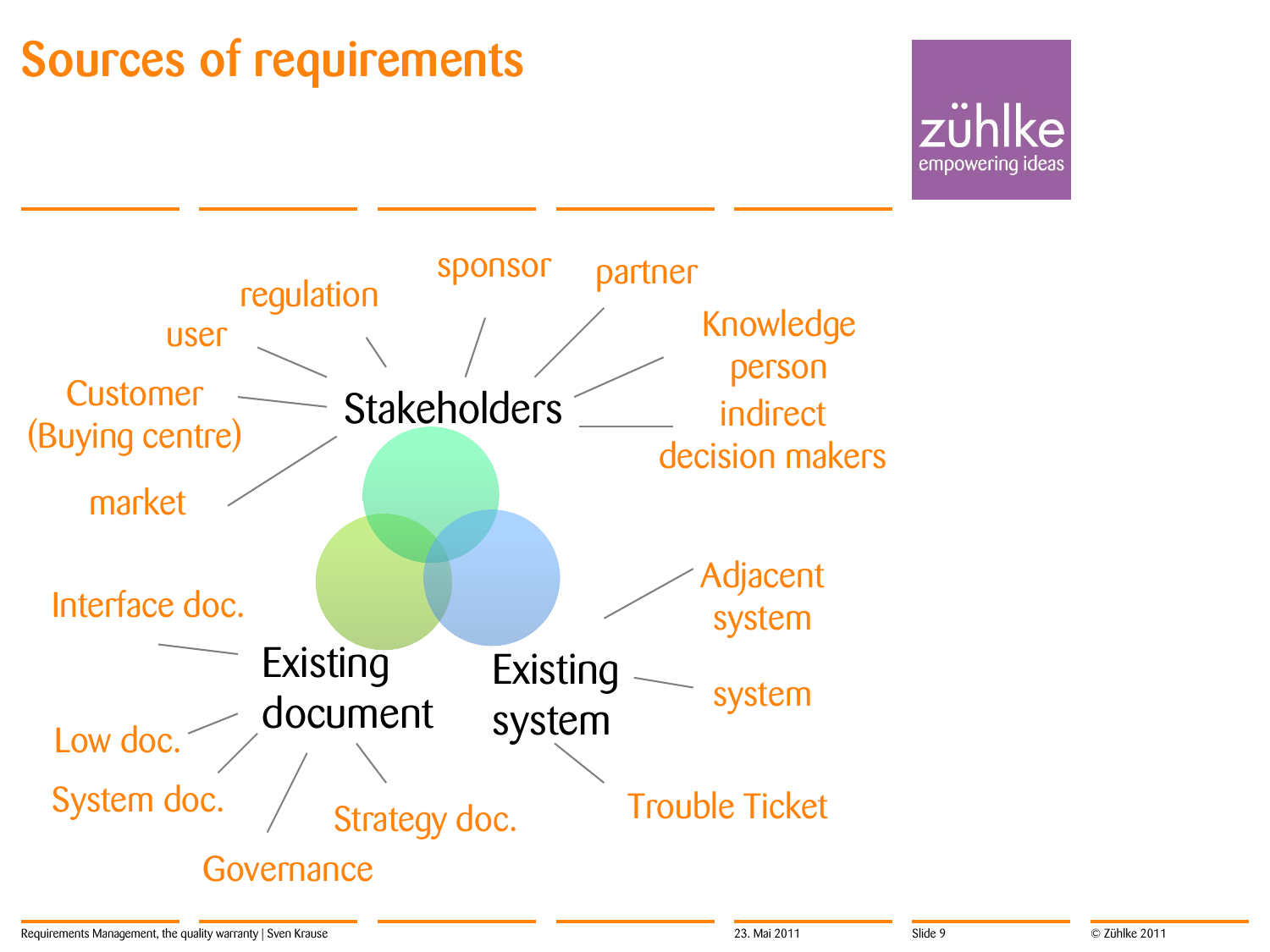### Categorization of requirements Kano model

zühlke empowering ideas

During elicitation of requirements it is important to know which of the requirements are most important to achieve customer satisfaction.



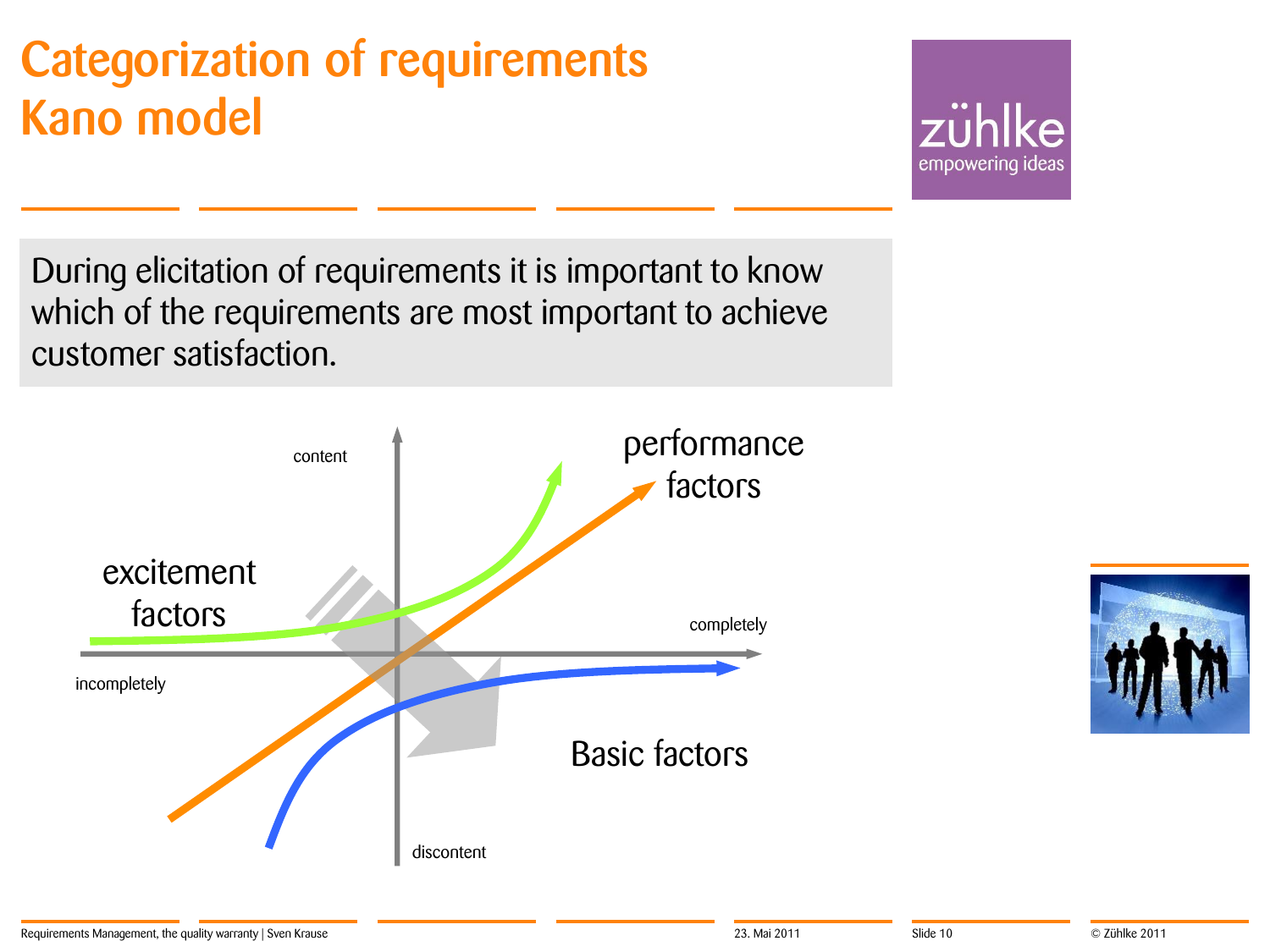#### Mayor activities within RE

zühlke empowering ideas

#### **Eliciting** requirements



#### **Documenting** requirements



Checking and reconciling requirements



Managing requirements

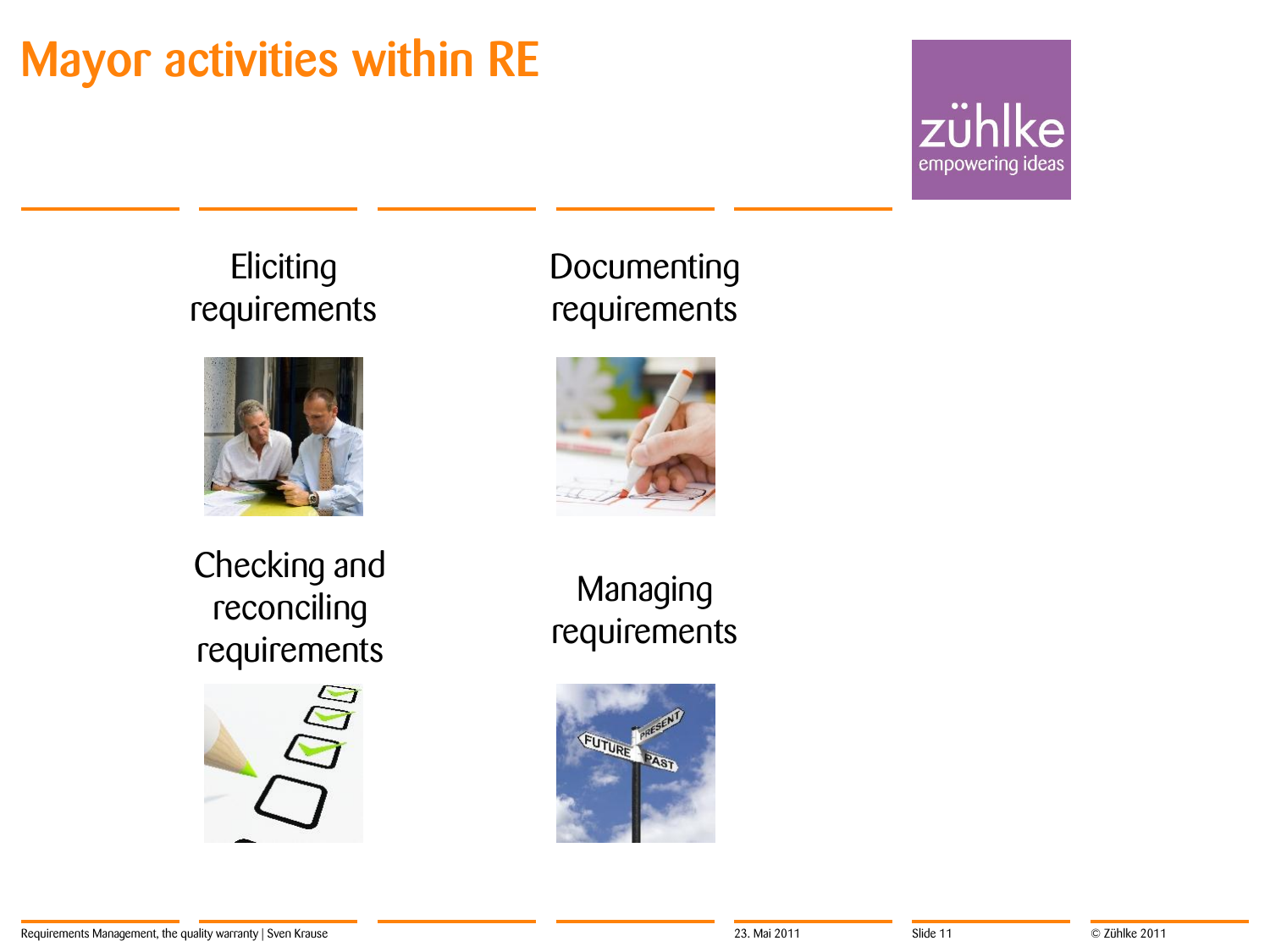#### Structuring Documents

empowering

Documentation is a key supporting feature for goal oriented communication

- **It is necessary to document important information**
- Any more or less formal way of capturing requirements is called a documentation technique (from writing various styles to using formal diagrams)
- Many people come in contact with the documentation
- A documentation support is necessary because requirements are long-lasting, they may be legally relevant and they should be accessible to all people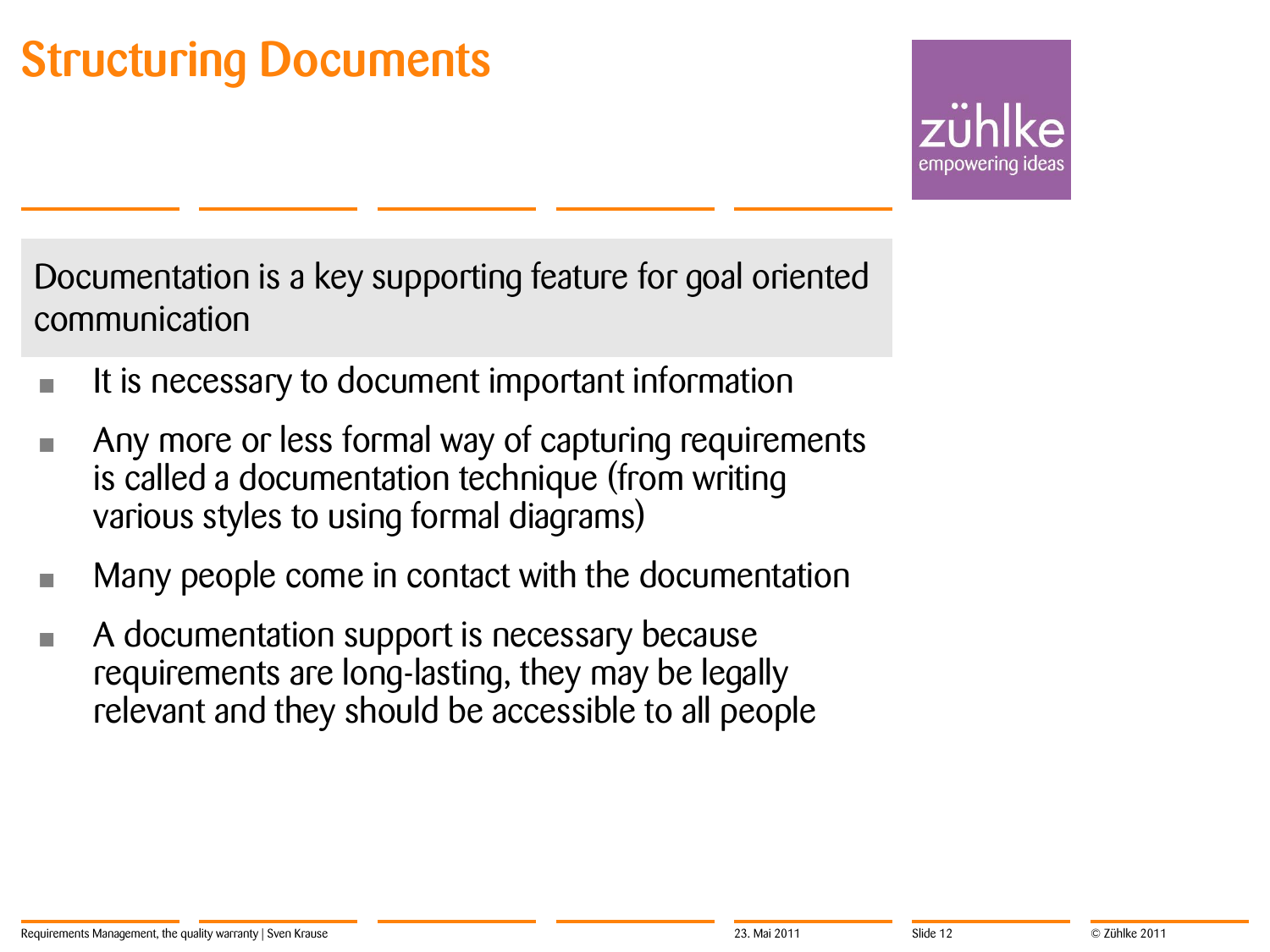#### Documentation structure

empowering ideas

Common reference structures for requirements documents

- **EXECU** IEEE 830-1998 (Reference structure for "Software Requirements Specification")
- **EXECUTE: IEEE 1233-1998 (Reference structure for "System** Requirements Specification")
- Volere…

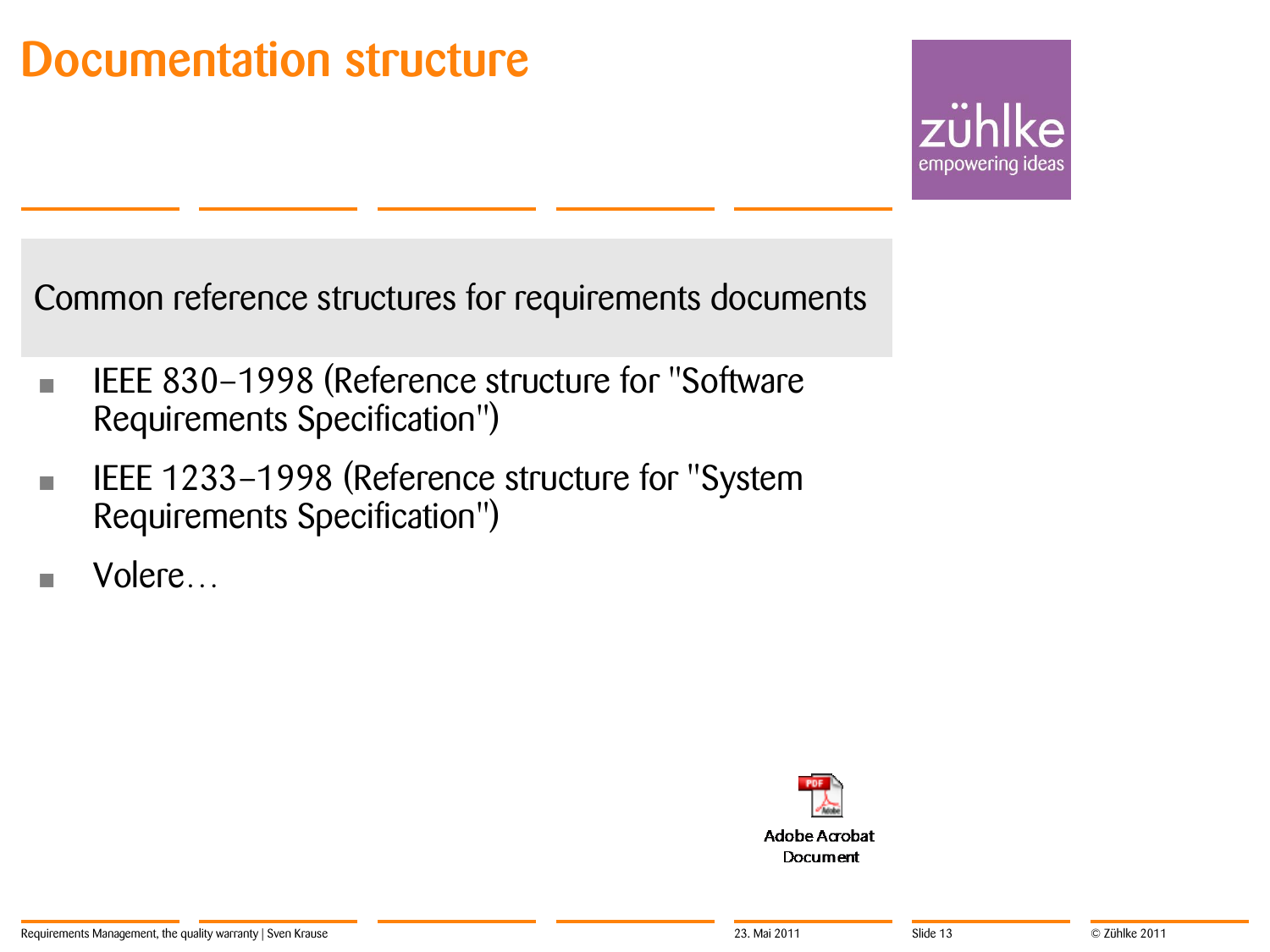### Basics for Checking and of Reconciling Conflicting Requirements

empowering

Basics for Checking Requirements



The major goal of checking requirements is to find out whether they conform to quality criteria (e.g. correctness or completeness) that have been set beforehand.

#### Basics of Reconciling Conflicting Requirements



The goal for reconciling conflicts within the requirements is to create a common and agreed understanding of the requirements among all relevant stakeholders.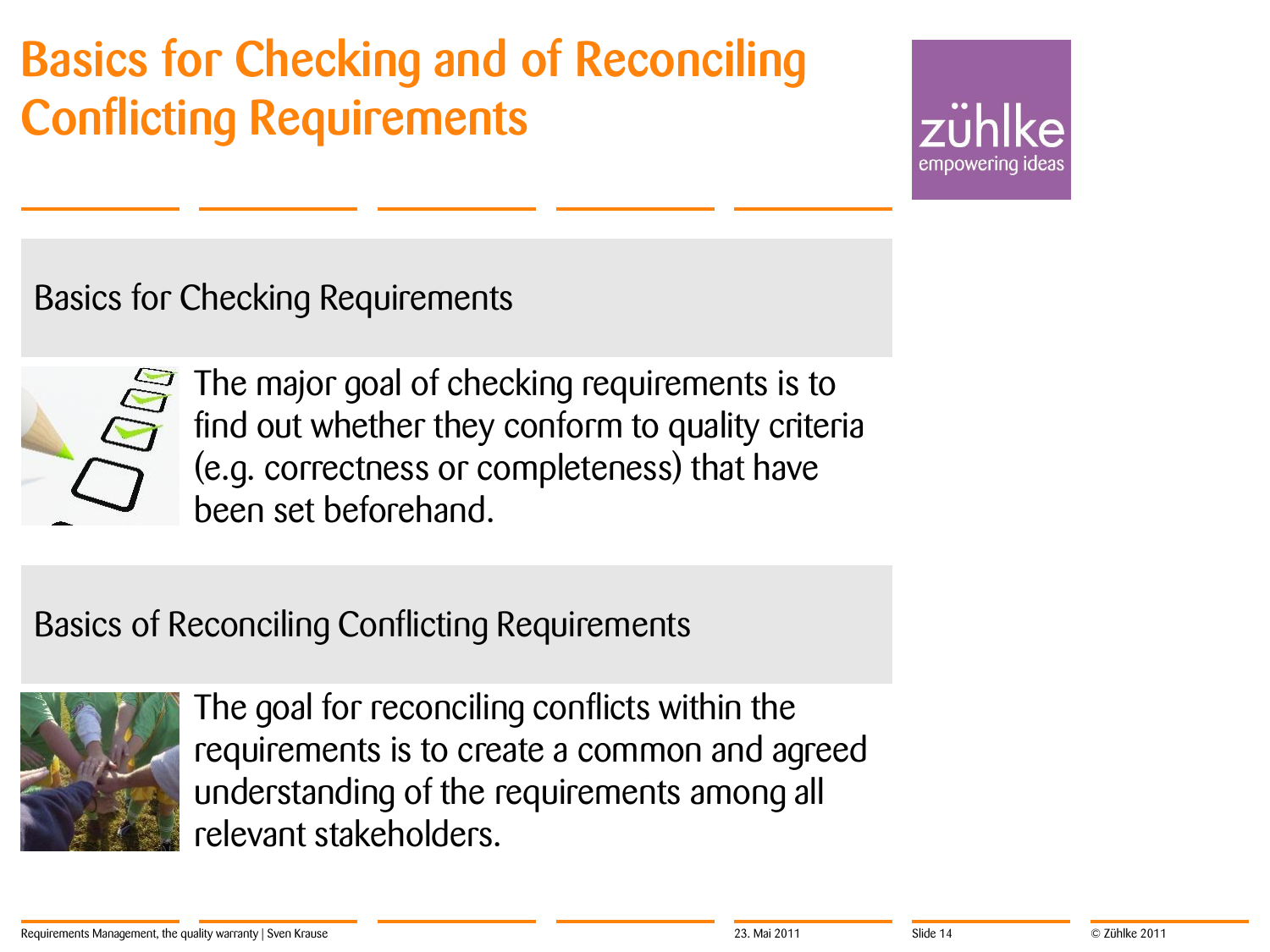### Principles for Checking Requirements

empowering

These principles ensure that during checking a maximum number of errors in the requirements can be identified.

- **Farm Involve the right stakeholders**
- **EXECUTE:** Separate error discovery and error correction
- **Check from different points of view**
- Switch between different styles of documentation
- **Construct development artefacts based on the** requirements
- $\blacksquare$  Repeat checks

#### Requirements Management, the quality warranty | Sven Krause **Example 2011** 23. Mai 2011 31. Mai 2011 Slide 15 Slide 15 Slide 15 Slide 16 2011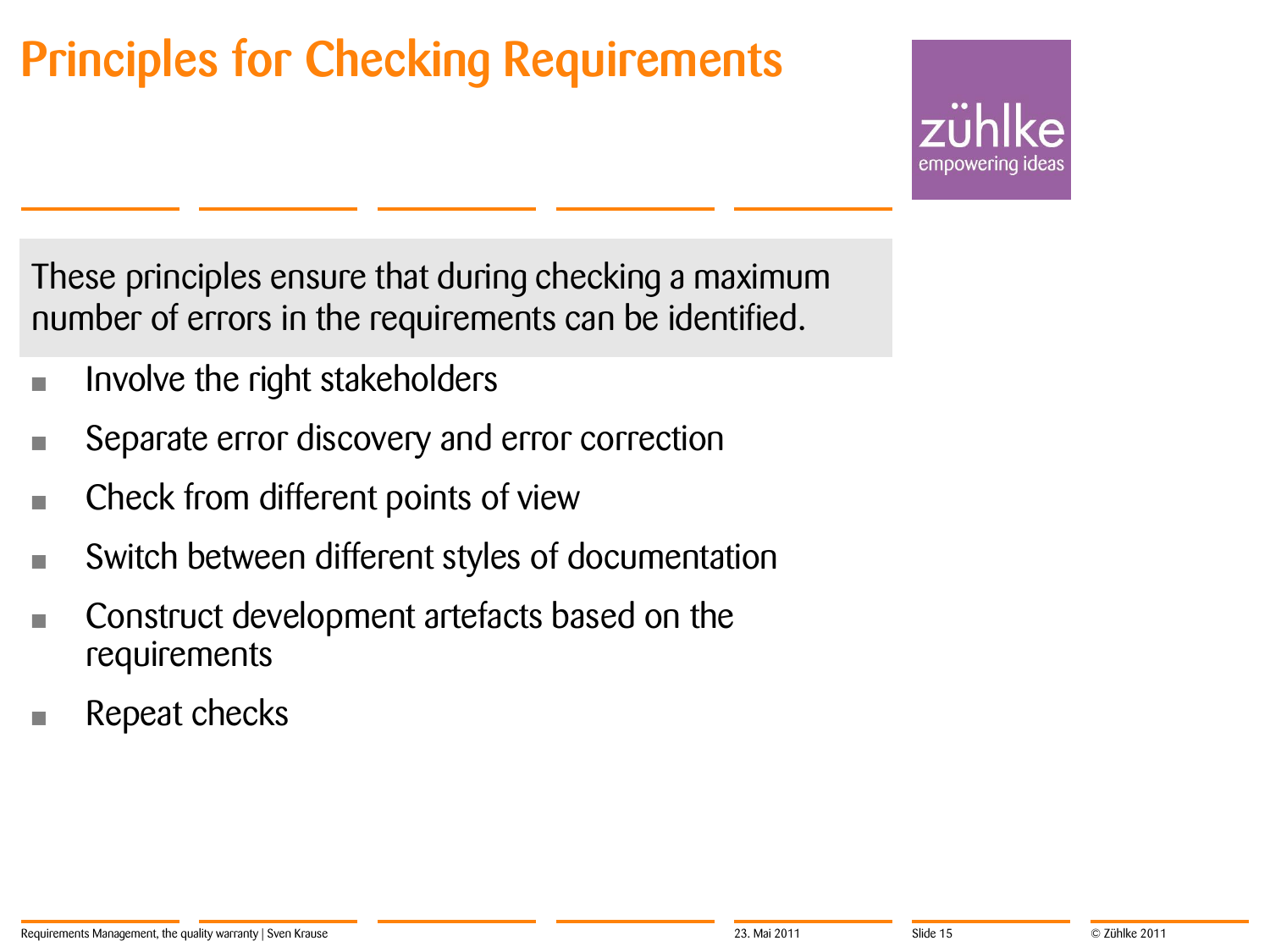### Managing Changes Requests

empowering

Requirements constantly change and evolve over the life cycle of a system. We need a chance mgt process:

- Classification of each incoming change request
- **Determining the effort needed for the change**
- **Judging cost and benefit of the change request**
- Defining new requirements based on the change request
- Deciding whether to accept or decline the change request
- **Prioritize the accepted change requests**
- Allocate changes to a baseline (and projects affected by this baseline)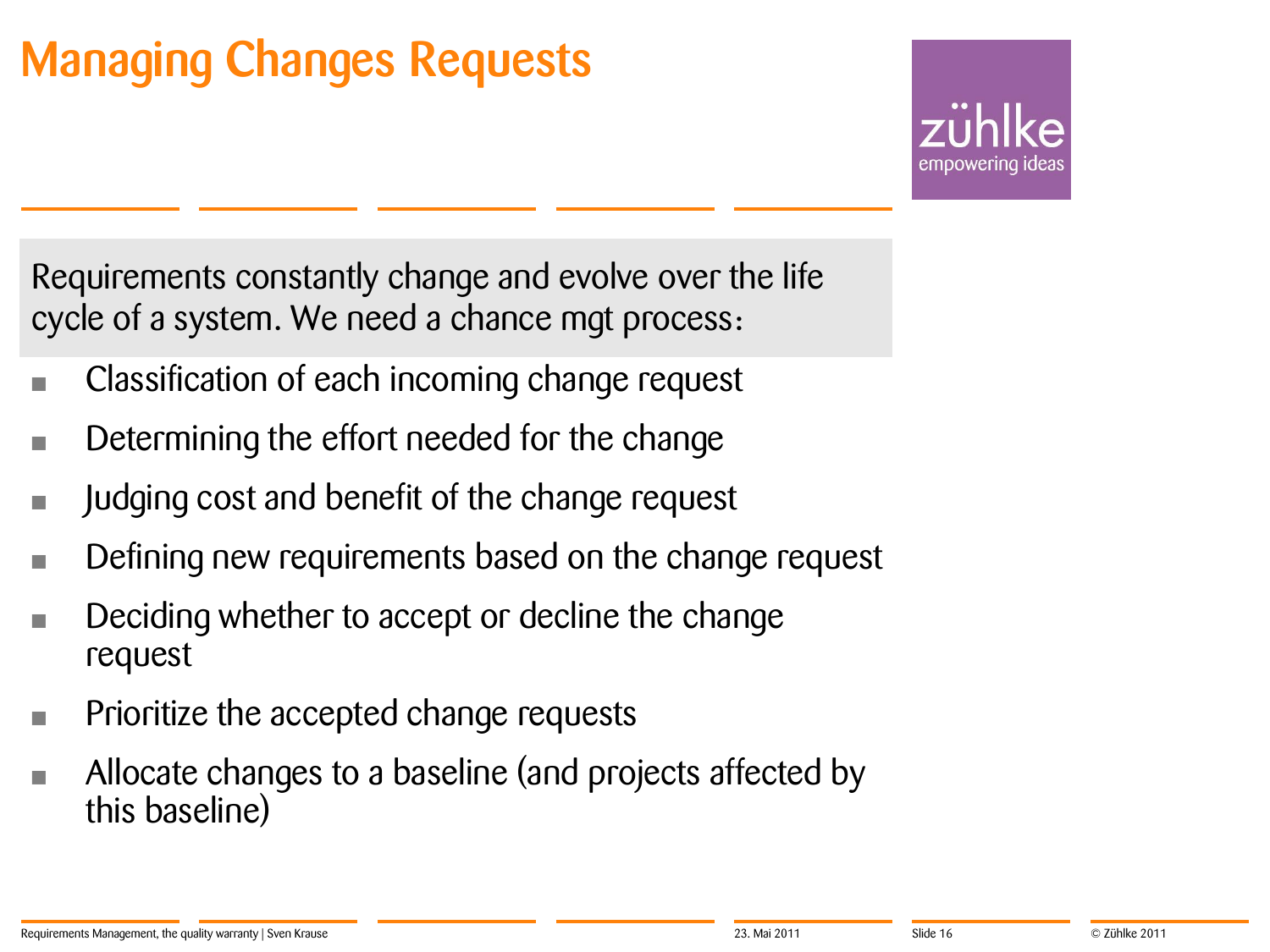### **Summary**

- RE is the systematic, disciplined procedure with elicit, documents, checks and reconcile, and manage from requirements.
- A goal is about to understand and describe, what customers wish or need.
- With RE the risk is to be minimized that a system or a product is developed, which is not useful or pleases to the customer.
- Problem definition (what) and description of solution (How) alternate during the development process and depend on the point of view of the Stakeholders.